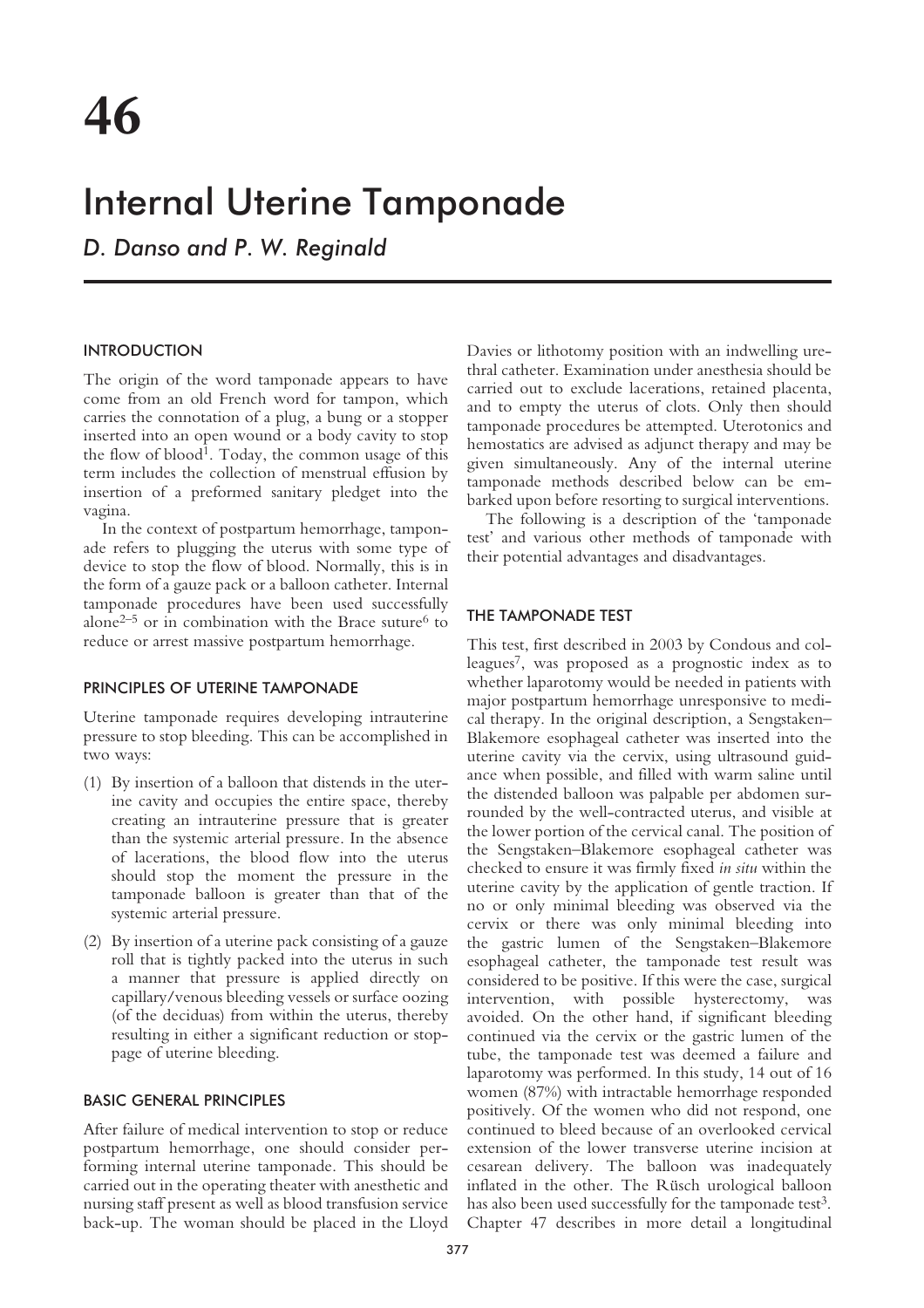study still in progress to determine the effectiveness of the Rüsch urological balloon for the tamponade test.

#### SENGSTAKEN–BLAKEMORE TUBE

The Sengstaken–Blakemore esophageal catheter was originally designed for the treatment of esophageal variceal bleeds and the introduction of contrast media. It is a three-way catheter tube with stomach and esophageal balloon components (see Figure 1). It can be inflated to volumes greater than 500 ml. Several reports on its successful use to arrest major postpartum hemorrhage are available<sup>2,7,8-11</sup>. Before insertion of the tube, the distal end of the tube beyond the stomach balloon is severed to minimize the risk of perforation. The main advantage is its simplicity of use and, therefore, junior residents can easily learn and perform the test while waiting for help.

The main disadvantages are that it is not purposedesigned for postpartum hemorrhage and may not easily adapt to the shape of the uterine cavity. Moreover, it contains latex and may not be affordable in resource-poor settings.

## RÜSCH HYDROSTATIC UROLOGICAL BALLOON

This is a two-way Foley catheter (simplastic 20 ch, 6.7 mm, 30 ml), which can also be used for postpartum hemorrhage. It has a capacity greater than 500 ml (see Figure  $2^3$ ). The technique of insertion is similar to the description already given for the Sengstaken–Blakemore esophageal catheter. A 60-ml bladder syringe can be used for inflating the balloon with warm saline via the drainage port. It is a simple technique and therefore junior residents can easily learn and become adept in its use, especially if practised after a manual removal of the placenta.



**Figure 2** Rüsch hydrostatic balloon catheter

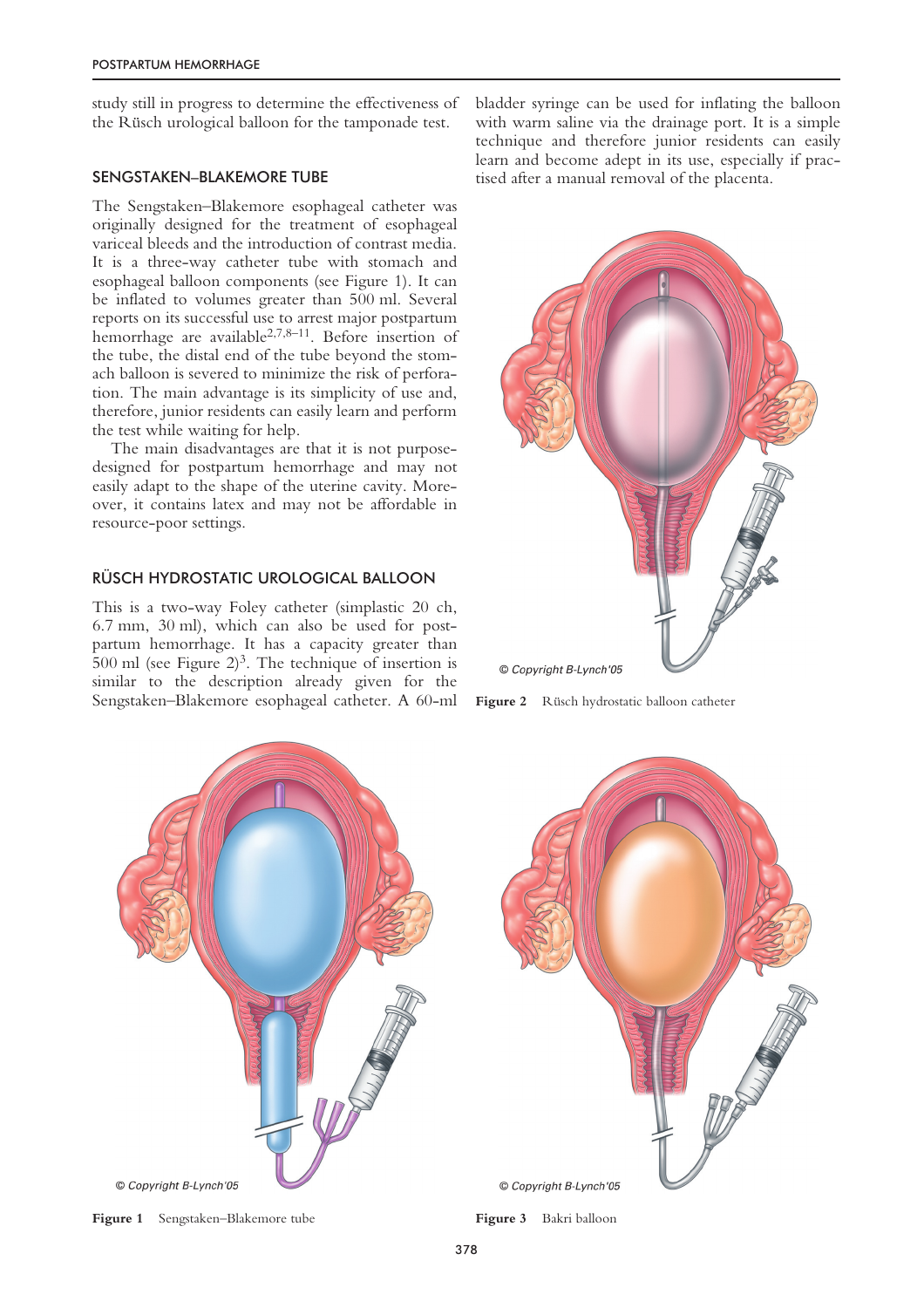#### BAKRI BALLOON

The SOS Bakri tamponade balloon catheter (Cook Ob/Gyn) is marketed as 100% Silicon (no latex), purpose-designed two-way catheter, to provide temporary control or reduction of postpartum uterine bleeding when conservative management is warranted (see Figure  $3$ )<sup>4</sup>. Again, the insertion technique is simple. Insert the balloon portion of the catheter in the uterus, making sure that the entire balloon is inserted past the cervical canal and internal os, under ultrasound guidance if possible. At cesarean delivery, the tamponade balloon can be passed via the cesarean incision into the uterine cavity with the inflation port passing into the vagina via the cervix. An assistant pulls the shaft of the balloon through the vaginal canal until the deflated balloon base comes into contact with the internal cervical os. The uterine incision is closed in the usual fashion, taking care to avoid puncturing the balloon while suturing. A gauze pack soaked with iodine or antibiotics can then be inserted into the vaginal canal to ensure maintenance of correct placement of the balloon and maximize the tamponade effect. The balloon is then inflated with sterile fluid to the desired volume for tamponade effect. Gentle traction on the balloon shaft ensures proper contact between the balloon and the tissue surface and may enhance the tamponade effect. Success can be judged by the declining loss of blood seen through the drainage port and the fluid connecting bag.

The main disadvantage of this method is that it may not be affordable in resource-poor countries because of the expense.

## FOLEY CATHETER

The successful use of the Foley catheter balloon for internal uterine tamponade is also described<sup>12,13</sup>. A Foley catheter with a 30-ml balloon capacity is easy to acquire and may routinely be stocked on labor and delivery suites. Using a No. 24F Foley catheter, the tip is guided into the uterine cavity and inflated with 60–80 ml of saline (anecdotally, a volume of 150 ml can be reached before it bursts). Additional Foley catheters can be inserted, if necessary, until bleeding stops. As attractive, easy and cheap as this method is, some concerns have been raised regarding the use of the Foley catheter for uterine tamponade. First, the capacity of the immediate postpartum uterine cavity, especially if term, is too large for effective tamponade to be achieved with one inflated balloon, and the risk of one balloon falling out of the uterus is increased<sup>14</sup>. Second, significant bleeding may occur above the Foley bulb, as it may not fill the entire uterine cavity. Even the use of multiple Foley catheters cannot ensure a complete compression effect on the entire uterine surface.

## HYDROSTATIC CONDOM CATHETER

This innovative approach from Bangladesh uses a sterile rubber catheter fitted with a condom as a tamponade

balloon device<sup>14</sup>. The sterile catheter is inserted within the condom and tied near the mouth of the condom with a silk thread, and the outer end of the catheter is connected to a saline set. In its original description, after placement in the uterus, the condom is inflated with 250–500 ml normal saline according to need, and the outer end of the catheter was folded and tied with thread after bleeding had stopped14. Vaginal bleeding is observed and further inflation is stopped when bleeding has ceased. To keep the balloon *in situ*, the vaginal cavity is packed with roller gauze and sanitary pads. Success is gauged by the amount of blood loss per vaginum. Hemorrhage was arrested within 15 min in all 23 cases in the original series $14$ . Although the sample size was small, this method represents a cheap, simple and quick intervention which may prove invaluable in, especially, resource-poor countries.

#### UTERINE PACKING

Uterine packing entails placing, carefully and systematically, several yards of gauze inside the uterine cavity to occlude the whole intrauterine space and, thus, control major hemorrhage. The technique fell out of favor in the 1950s, as it was thought to conceal hemorrhage and cause infection. It re-emerged in the 1980s and 1990s after these concerns were not verified15. The main disadvantages of this technique are:

- (1) Experience is required to pack properly and tightly and therefore junior residents may not be able to perform proficiently, especially if they have large hands. Speed is also necessary because the intrauterine/vaginal hand becomes numb rapidly;
- (2) Delay in recognizing continual hemorrhage as blood needs to soak through yards of gauze before it becomes evident;
- (3) Success of the procedure will not be known immediately, as the blood must soak through the pack to reveal itself;
- (4) The tightness of the pack is difficult to determine, especially if blood soaks through, leading to a loss of the tamponade effect;
- (5) Potential risk of trauma and infection;
- (6) Removing the pack may often require a separate surgical procedure to dilate and extract the intrauterine material, thus falling short of an ideal option.

Notwithstanding, uterine packing remains an option, especially, if balloon catheters or balloons are not available. The risk of intrauterine infection can be minimized by prophylactic antibiotics.

## CARE AFTER SUCCESSFUL UTERINE TAMPONADE

All patients should be managed in a high-dependency or intensive care unit with very close monitoring of their vital signs, fluid input/output, fundal height and